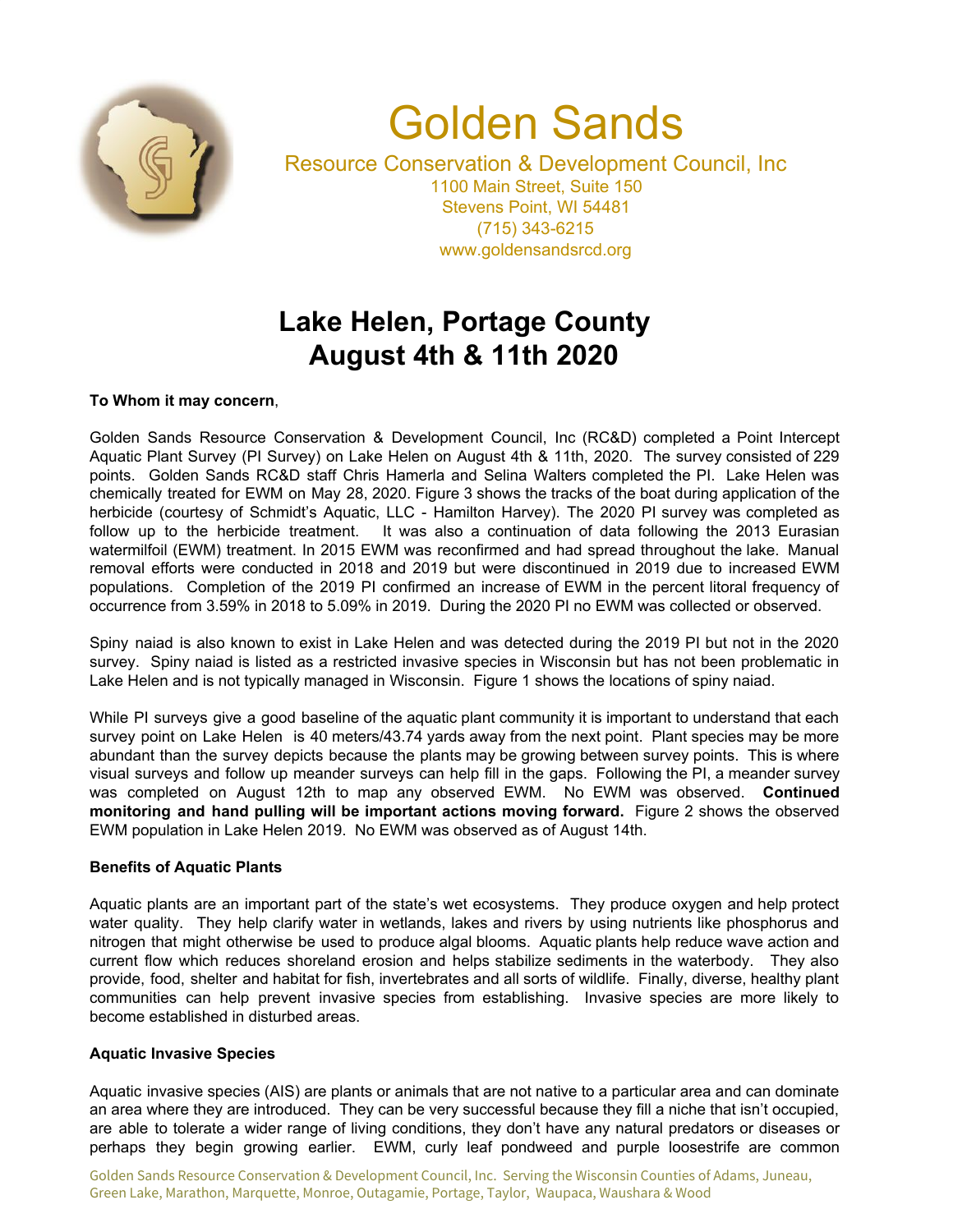examples of AIS. AIS can threaten an area both ecologically and economically. They can disrupt food chains and degrade habitat which negatively impacts fish, invertebrates and wildlife. Nuisance levels of AIS can reduce or even prevent recreational opportunities like fishing, boating, wildlife watching, etc... These reduced recreational opportunities have negative impacts to the local and statewide economy. AIS such as zebra mussels (2019) can negatively impact water quality, food chains, aquatic habitat, recreation and industry. Unfortunately the effects of AIS are difficult to foresee since the degree of impact can vary greatly from one place to another. One system may be completely taken over by AIS while AIS in another nearby system may become a part of the community and have little to no negative effects. Zebra mussels were observed across the lake.

#### **Point Intercept Aquatic Plant Surveys**

Illustration of Rake Fullness Rating

Point intercept (PI) surveys are completed by traveling to predetermined GPS points across the lake. Each PI lake map is based on the area and depth specific to that lake. The maps with GPS coordinates are obtained through the WDNR. Lake Helen contains 229 sample points. Each GPS point is 40 meters/43.74 yards apart. Using a GPS, staff traveled by boat to each of the GPS points. At each point a two-sided rake was used to sample roughly a one foot area of the lake bottom. Sediment type (sand, rock or muck), water depth in half foot increments and the aquatic plant community was recorded. Once the rake is brought to the surface the amount of plant material on the rake is assessed and recorded. The overall fullness of plants on the rake is rated a one, two or three. Then the individual species are ranked using a one, two or three. All data is recorded on the PI worksheet. Plants seen within six feet of the sample point are recorded as a "visual". (Figure 1 shows the map with

survey points and 2019 spiny naiad locations.) Other plants seen on the lake are recorded as a "boat survey". To learn more on PI sampling methods and how data is collected please visit: <http://www.uwsp.edu/cnr-ap/UWEXLakes/Documents/ecology/Aquatic%20Plants/PL-Protocol-2010.pdf>

*Frequency of occurrence* is the percentage of time a species is found out of the total number of points sampled. Not all sample points are capable of supporting plant growth. *Littoral frequency of occurrence* is how often a species is found out of the total number of points that support plant growth. (Shown in Table 1) The deepest depth where plant growth is found is called *maximum depth of plant growth*. *Species richness* is the total number of different species found on the rake while sampling points. *Floristic Quality Index (FQI)* is the ranking of the plants in the lake that compares to an undisturbed lake. The higher the FQI the closer the plant community is to that of an undisturbed system. Approximately 250 lakes across Wisconsin are used to calculate the statewide and ecoregion averages for comparison. Table 2 summarizes the lake's littoral frequency of occurrence, maximum depth of plant growth, species richness and FQI.

#### Table 1: **Species Present**

% Littoral frequency of occurrence: This is calculated by taking the total number of times a species is recorded divided by the total number of points in the lake where plant growth is possible.

\* means <sup>a</sup> non-native species, potentially invasive.

| Common<br><b>Name</b>  | <b>Scientific Name</b>  | Plant type: floating leaf, free<br>floating, submergent, emergent | % Littoral Frequency<br>of Occurrence |
|------------------------|-------------------------|-------------------------------------------------------------------|---------------------------------------|
| Spatterdock            | Nuphar variegata        | submersed                                                         | Boat survey                           |
| Whitewater<br>crowfoot | Ranunculus<br>aquatilis | submersed                                                         | not observed in 2020                  |
| Turion duckweed        | Lemna turionifora       | free floating                                                     | Not observed 2020                     |
| Muskgrasses            | Chara sp                | submersed                                                         | 63.84                                 |
| Sago pondweed          | Stuckenia pectinata     | submersed                                                         | .45                                   |

Golden Sands Resource Conservation & Development Council, Inc. Serving the Wisconsin Counties of Adams, Juneau, Green Lake, Marathon, Marquette, Monroe, Outagamie, Portage, Taylor, Waupaca, Waushara & Wood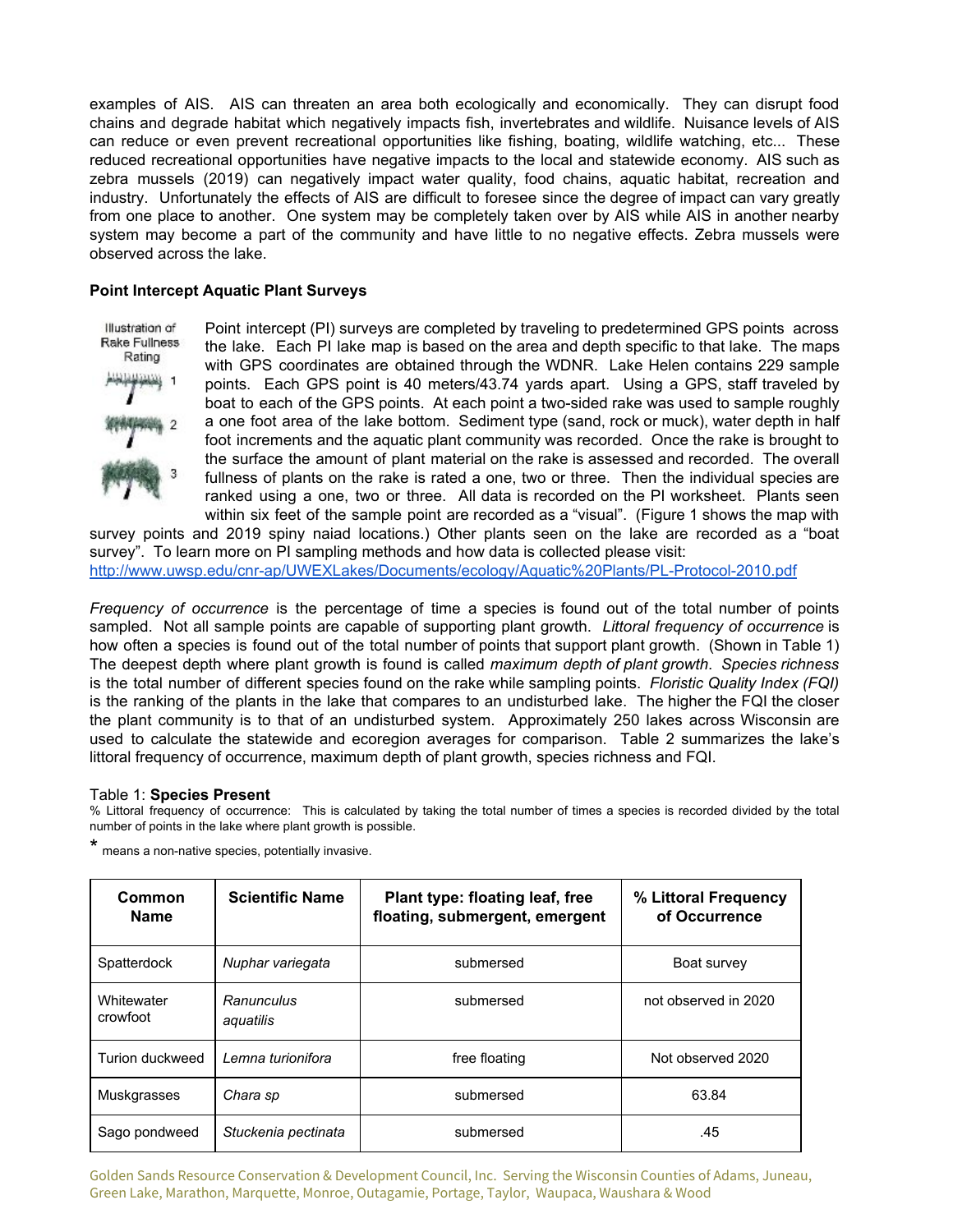| Variable<br>pondweed       | Potamogeton<br>gramineus     | submersed     | 9.38                 |
|----------------------------|------------------------------|---------------|----------------------|
| Illinois pondweed          | Potamogeton<br>illinoensis   | submersed     | 9.82                 |
| *Spiny naiad               | Najas marina                 | submersed     | Not observed in 2020 |
| Slender naiad              | Najas flexilis               | submersed     | Not observed in 2020 |
| *Eurasian water<br>milfoil | *Myriophyllum<br>spicatum    | submersed     | Not observed in 2020 |
| Flat-stem<br>pondweed      | Potamogeton<br>zosteriformis | submersed     | .45                  |
| Small pondweed             | Potamogeton<br>pusillus      | submersed     | Not observed in 2020 |
| Fries' pondweed            | Potamogeton friesii          | submersed     | Not observed in 2020 |
| Common<br>waterweed        | Elodea Canadensis            | submersed     | Not observed in 2020 |
| Northern<br>watermilfoil   | Myriophyllum<br>sibiricum    | submersed     | Not observed in 2020 |
| Southern naiad             | Najas<br>guadalupensis       | submerged     | Not observed in 2020 |
| Leafy pondweed             | Potamageton<br>foliosus      | submersed     | Not observed in 2020 |
| White-stem<br>pondweed     | Potamogeton<br>praelongus    | submersed     | .89                  |
| Creeping<br>spikerush      | Eleocharis palustris         | emergent      | Not observed in 2020 |
| Small duckweed             | Lemna minor                  | free floating | Not observed in 2020 |
| Hardstem<br>bulrush        | Schoenoplectus<br>acutus     | emergent      | Visual               |
| Dwarf<br>watermilfoil      | Myriophyllum<br>tenellum     | submersed     | Boat survey          |
| Needle spikerush           | Eleocharis acicularis        | emergent      | Boat survey          |
| Large duckweed             | Spirodeia polyrhiza          | free floating | Not observed in 2020 |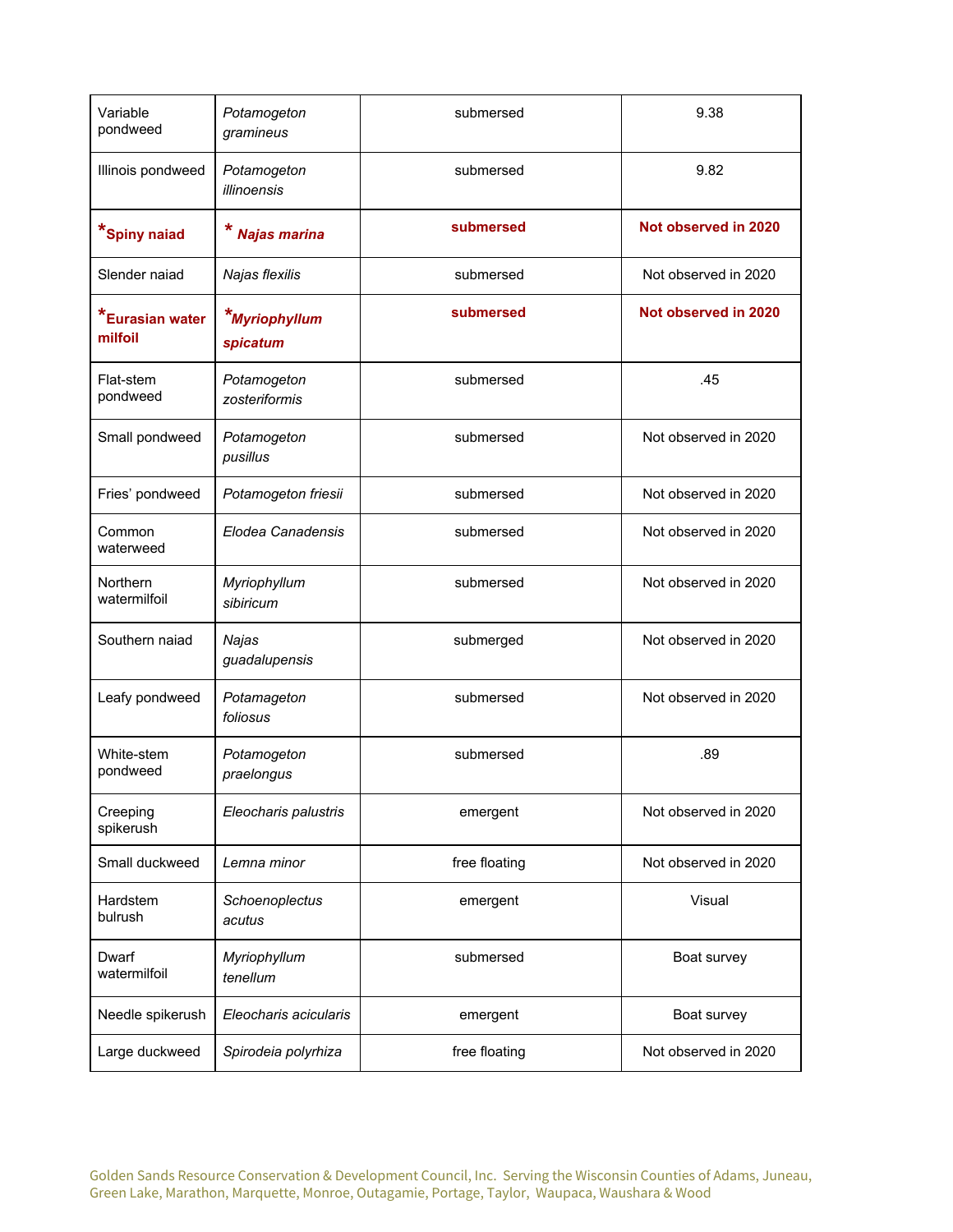#### Table 2**: Lake Survey Summary**

|                                      | Lake Helen | <b>Statewide Average</b> | <b>North Central Hardwoods</b><br><b>Forests Ecoregion Average</b> |
|--------------------------------------|------------|--------------------------|--------------------------------------------------------------------|
| Littoral Frequency of Occurrence (%) | 69.20      | 74.3                     | 76.0                                                               |
| Maximum Depth of Plant Growth        | 19         | 15.3                     | 15.9                                                               |
| <b>Species Richness</b>              | 6          | 16.8                     | 16.2                                                               |
| Floristic Quality Index (FQI)        | 15.11      | 24.1                     | 23.3                                                               |

Figure 1: **2019 Spiny naiad sites. None observed in 2020.**



Golden Sands Resource Conservation & Development Council, Inc. Serving the Wisconsin Counties of Adams, Juneau, Green Lake, Marathon, Marquette, Monroe, Outagamie, Portage, Taylor, Waupaca, Waushara & Wood